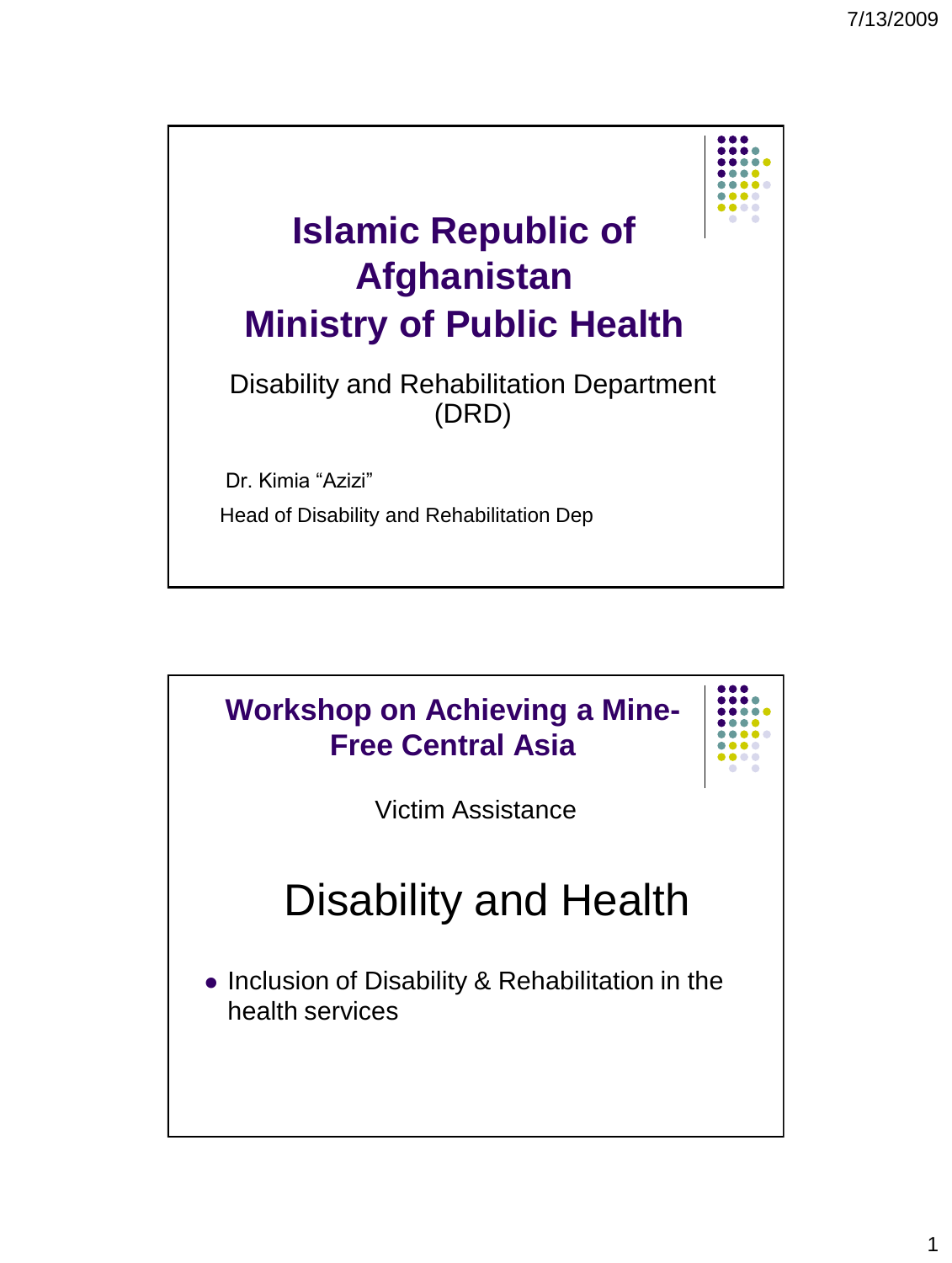

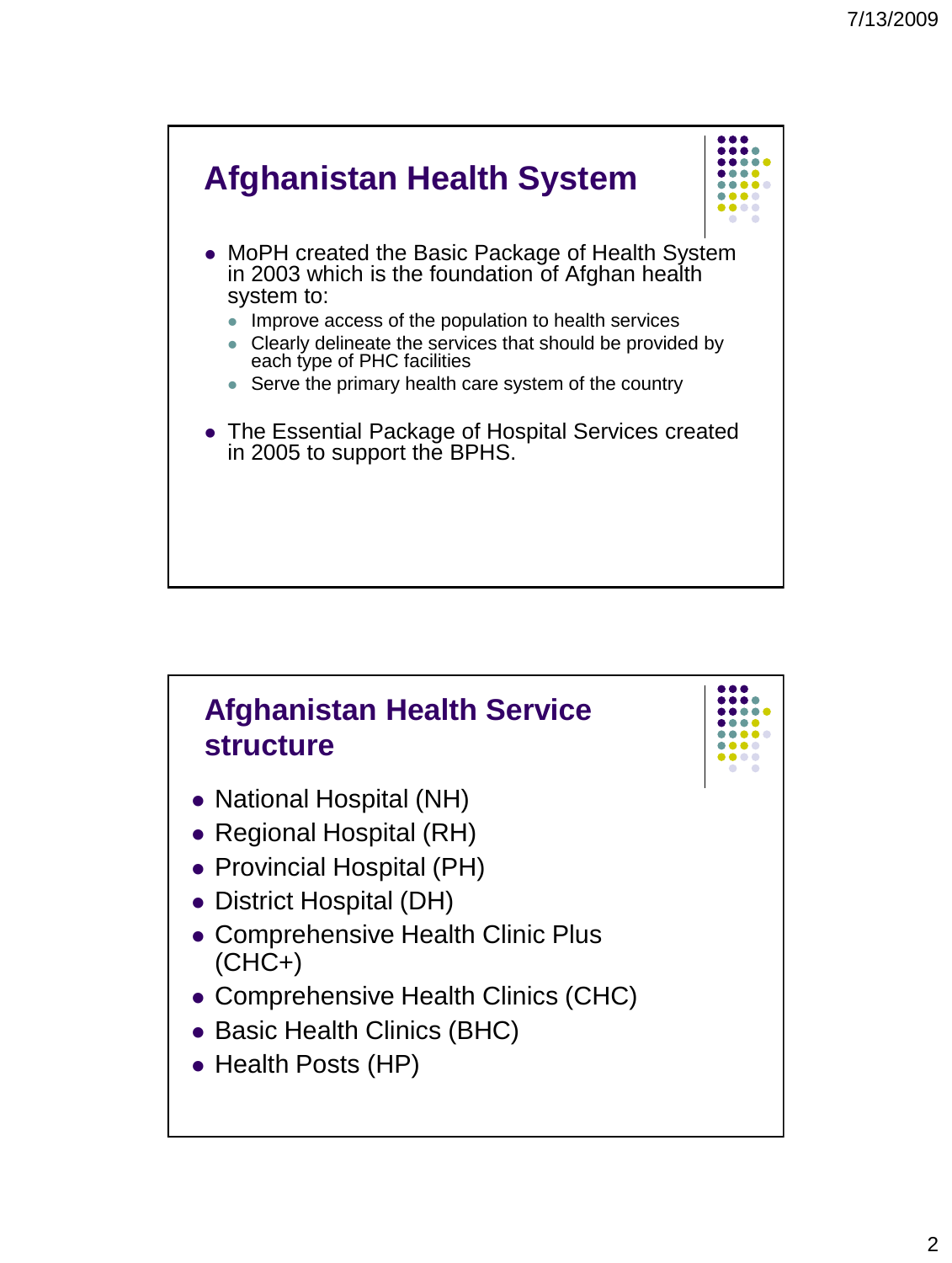



- In 2005 the BPHS was revised and seven working principles were identified for the MOPH
	- $\bullet$  Disability became the  $7<sup>th</sup>$  priority of BPHS which includes:
		- **Awareness Raising**
		- Prevention
		- **Early detection**
		- Treatment
		- Rehabilitation &
		- Referral

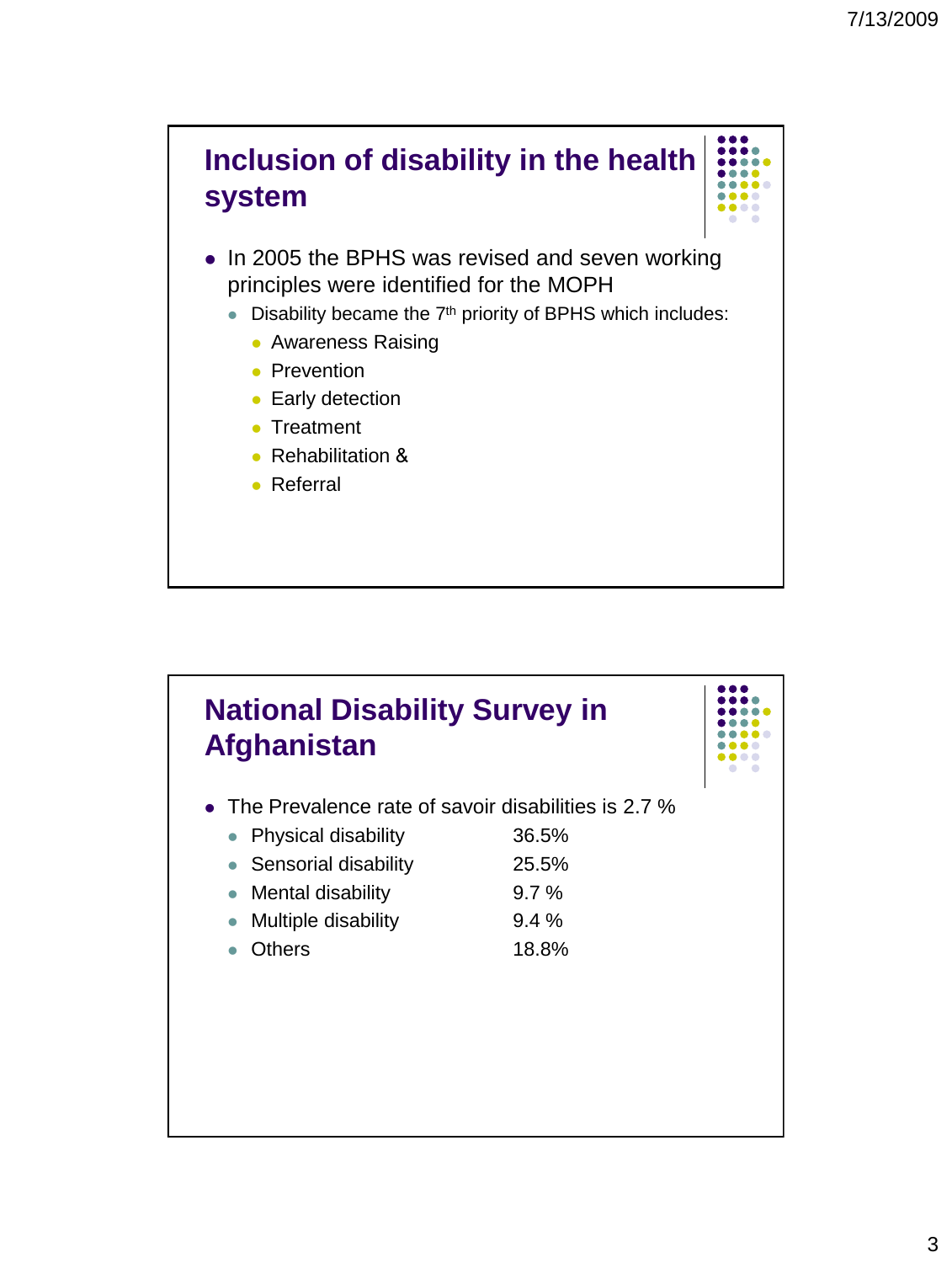

- The policy of the MoPH is *Health for all*
- Disability is a Human right issue
- Disability is a developmental issue
- Draft National disability legislation
- Afghan National Development strategy (Social protection)
- UN Convention for the Right of Person With Disability (UNCRPD)
- Commitment to the Afghanistan National Disability Action Plan (ANDP)

## **Present position of disability and rehabilitation in the health services**

- Right now disability and physical rehabilitation are part of the health strategies/policies and services
- To prevent disabilities, awareness raising, early intervention, treatment and referral is one of the most important part of the health services at country level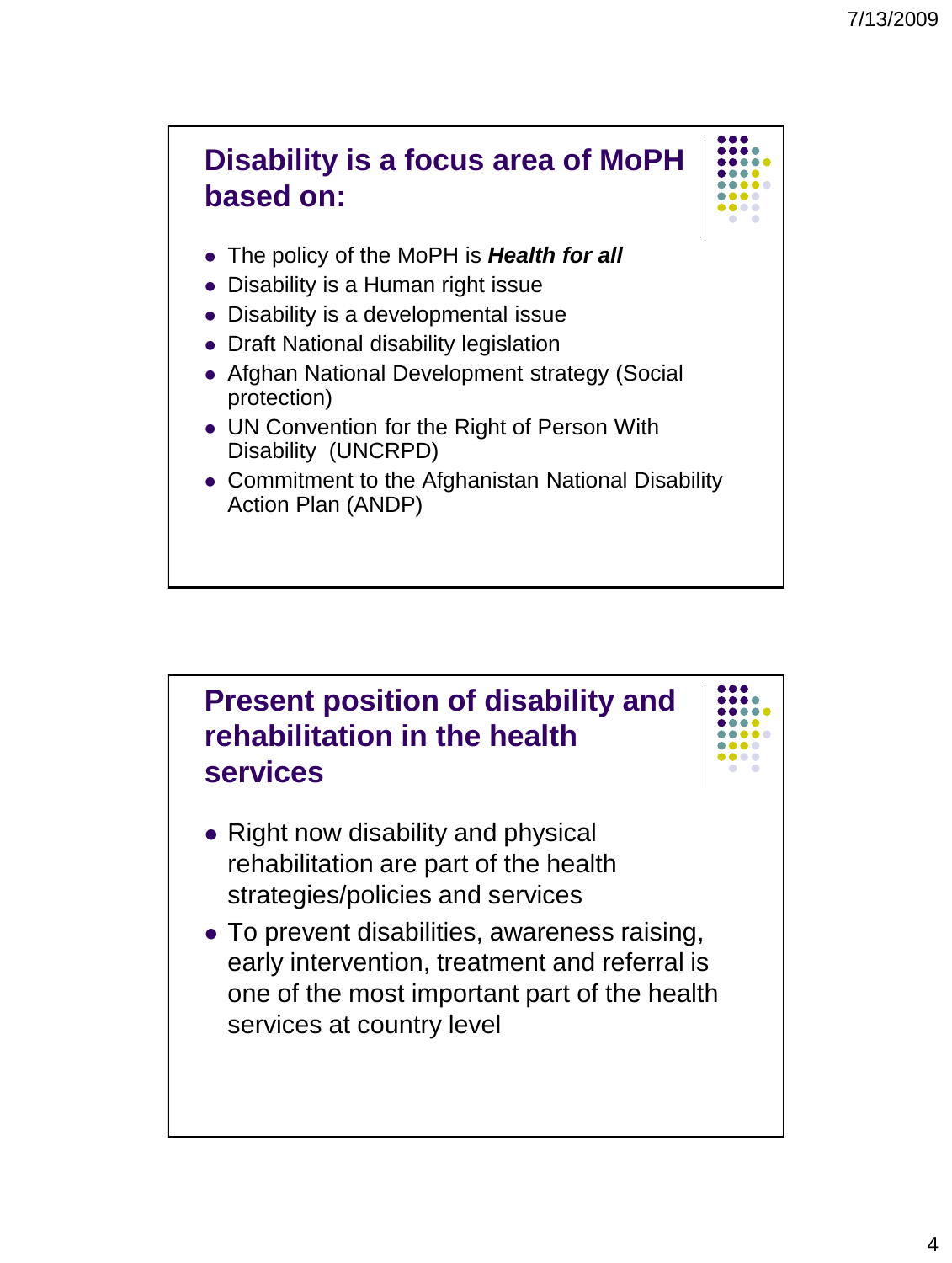## **Physical Rehabilitation**

- Physiotherapy is well integrated in the DH, PH and RH level
- Very soon orthopedic technology will integrate in the EPHS on regional level.



## **Services and capacity building**

- In 2008 a total of 75,000 people with disabilities received physiotherapy services and 34,000 people orthopedic appliances through 14 orthopedic workshops and 90 physiotherapy clinics covering 28 provinces
- So far 350 head of clinics, CHS and 500 newly graduated doctors received standard training in trauma care, disability and physical rehabilitation
- Development of physical rehabilitation guideline, disability awareness & physical and psychosocial rehabilitation manuals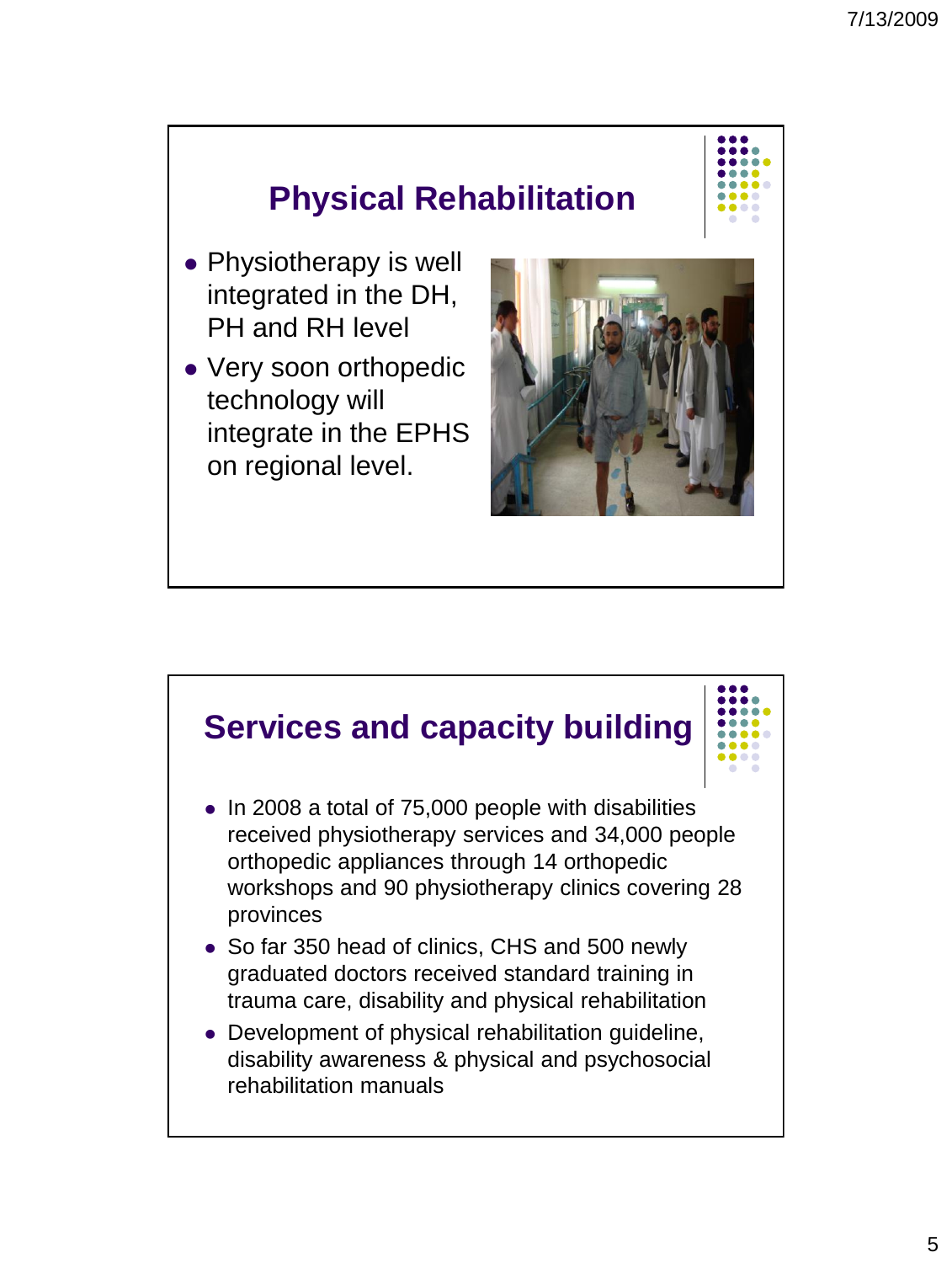



- MoPH has strong commitment for implementation of its responsible parts of the National Disability Action Plan (ANDAP)
- Support the Afghan Physiotherapy Institute diploma level course to well trained 1000 physiotherapists to assist the health service provision system of MoPH